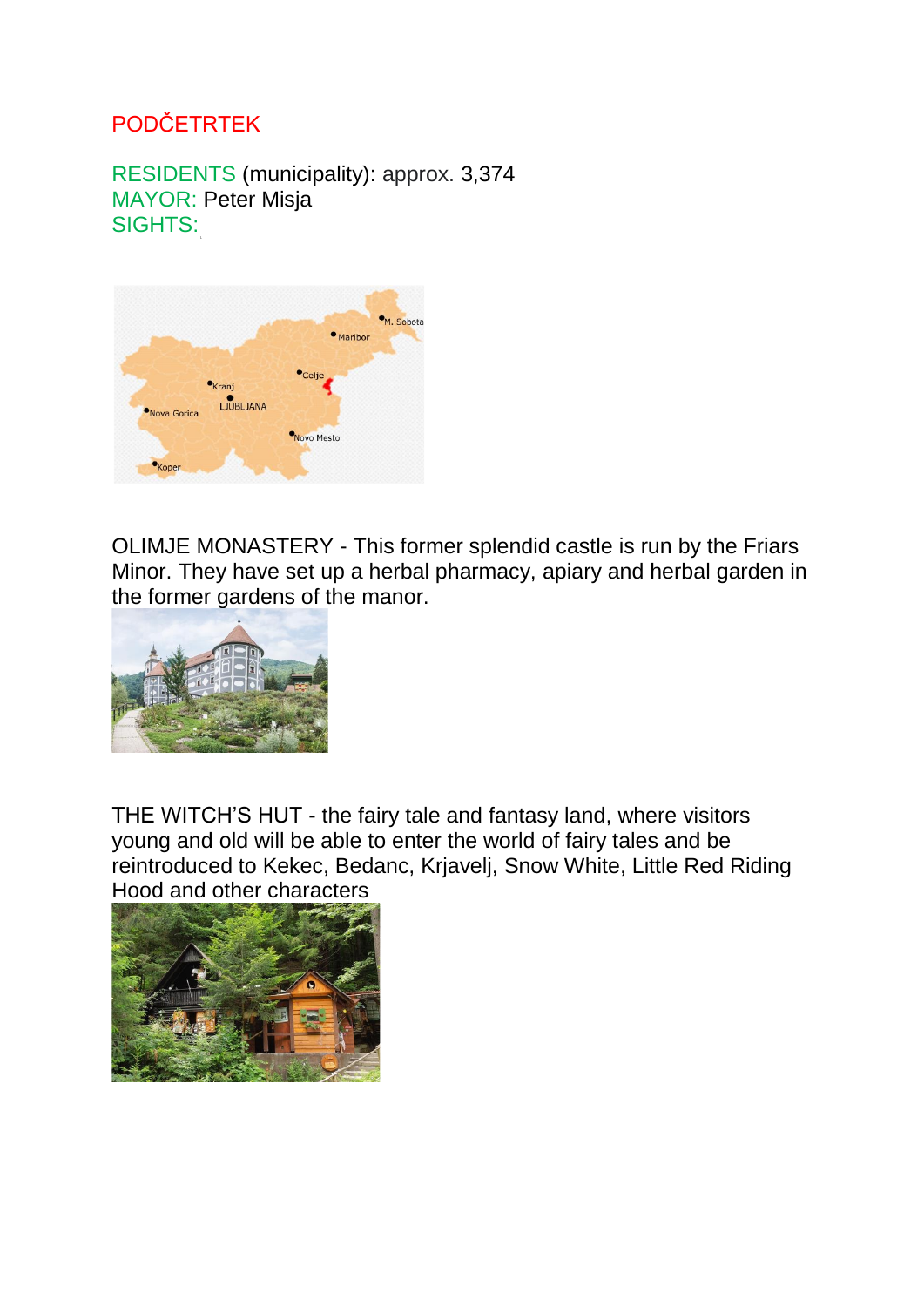TERME OLIMIA RESORT - offers the soothing effect of thermal water and the power of nature



AQUALUNA – thermal water park Aqualuna is a summertime water park with over 3,000 m<sup>2</sup> of water surfaces



ROGAŠKA SLATINA RESIDENTS (municipality): approx. 11,000 MAYOR: Branko Kidrič



Rogaška Slatina is a Slovenian natural spa with a rich tradition. It boasts a four-hundred-year tradition, with healing springs of world-famous and recognized mineral water Donat Mg, a top quality medical center and a clean natural environment.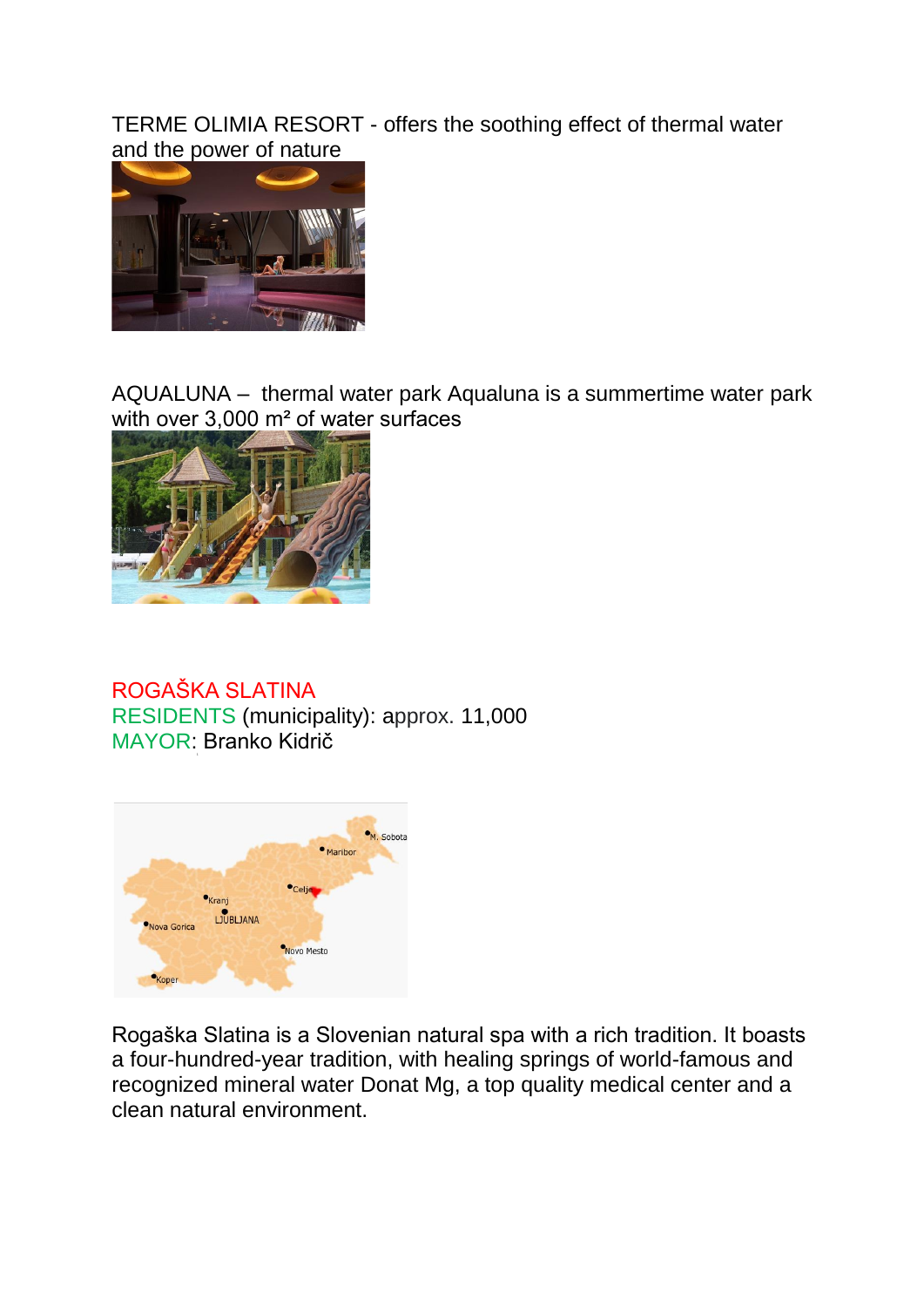## THE SPA PARK PROMENADE



KOZMETIKA AFRODITA (cosmetics) – the world-renowned brand from Rogaška Slatina



STEKLARNA ROGAŠKA – prestigious crystal is created by the hands of glass-blowers using the firelight



ANA'S PALACE - cultural and tourist center

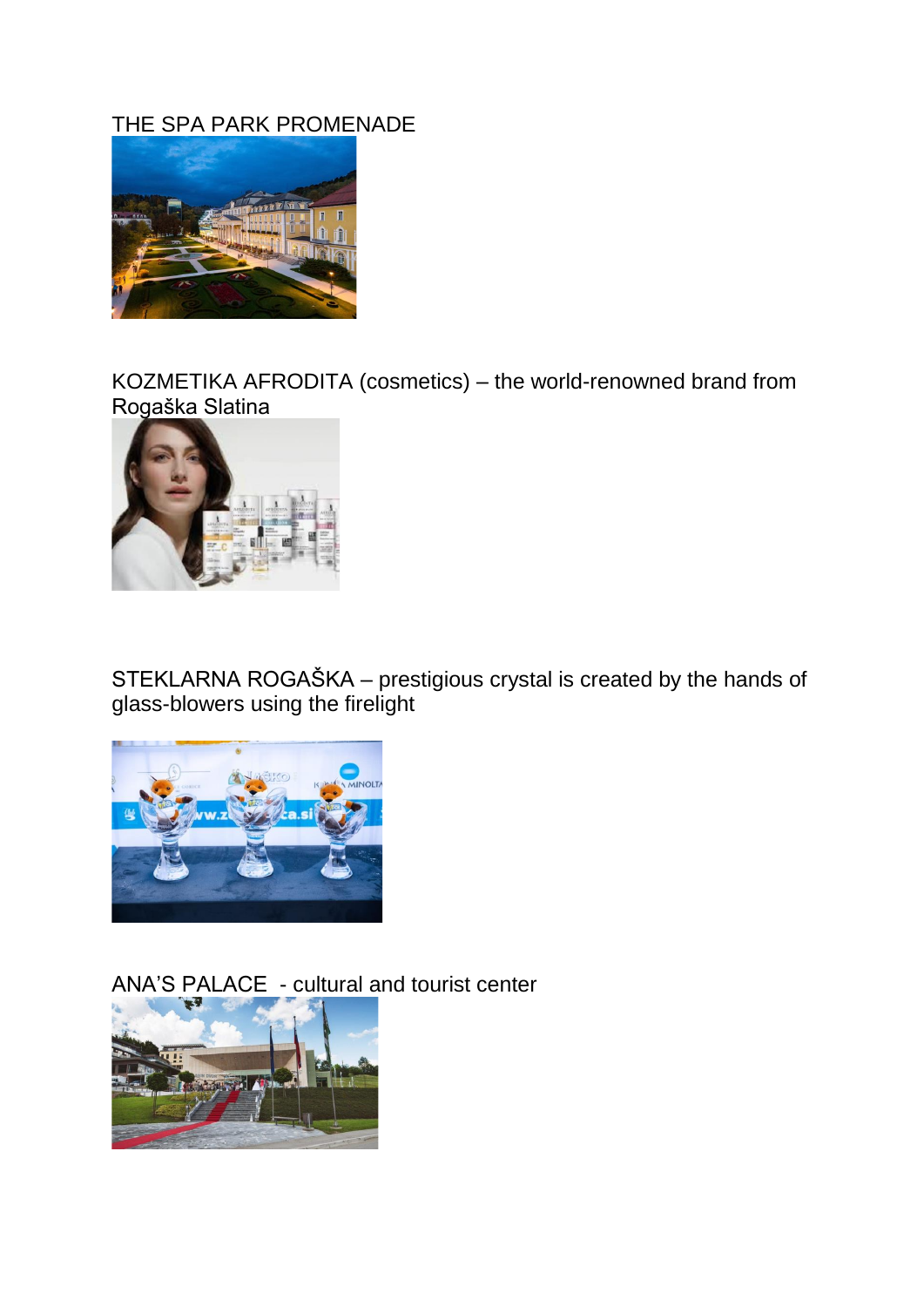## ŠMARJE PRI JELŠAH

RESIDENTS (municipality): approx. 10,400 MAYOR: Matija Čakš



## SIGHTS:

THE CHURCH OF SV. ROK – the series of chapels representing Calvary and the Stations of the Cross on the path leading up to the church from the town



JELŠINGRAD – a medieval mansion on a slight hill northwest of the town



THE MUSEUM OF BAROQUE offers a permanent exhibition of 43 original, more than 260-year-old wooden sculptures from the calvary chapels